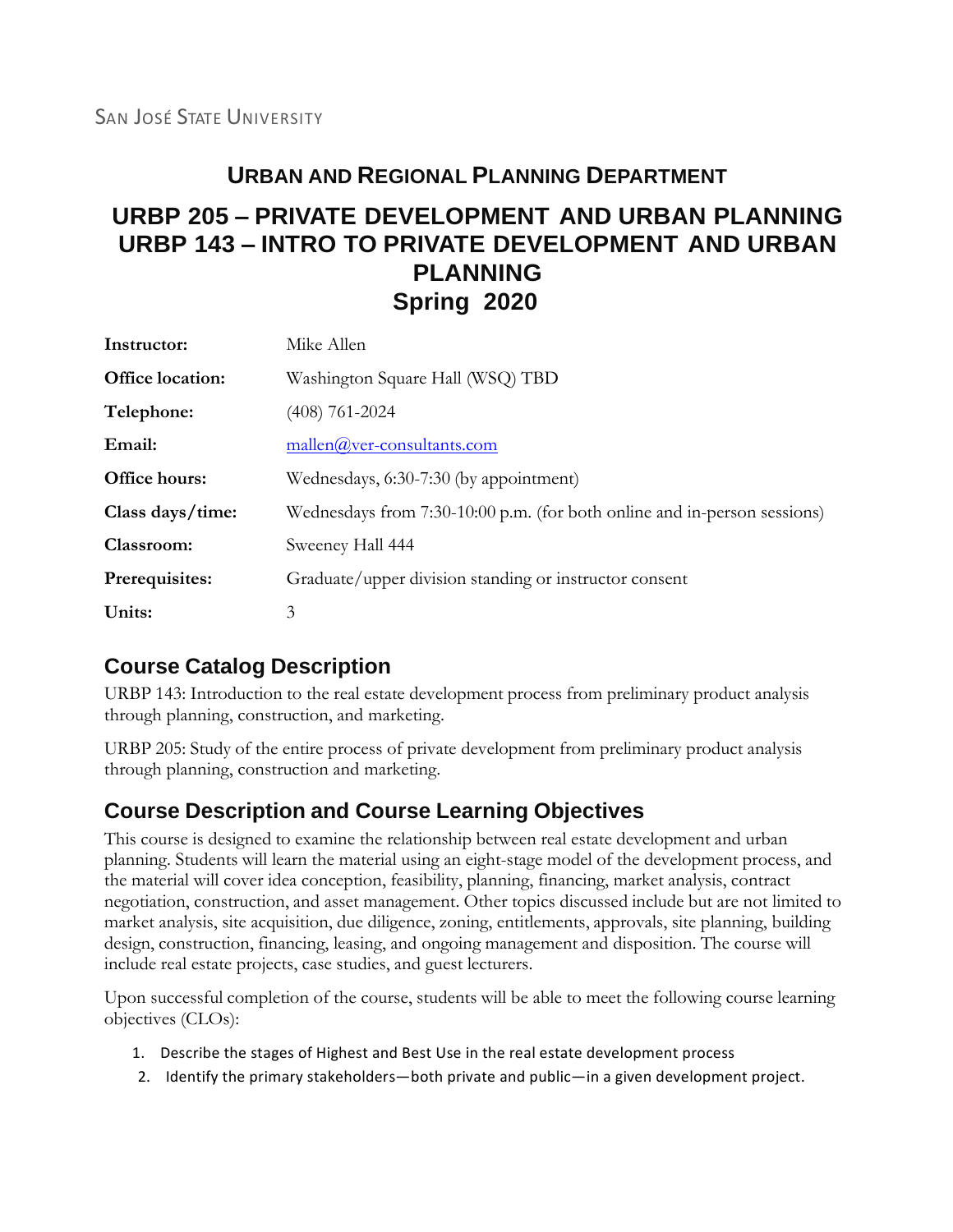- 3. Understand how the real estate business cycle interacts with local government priorities and requirements.
- 4. Conduct a thorough site analysis for a development feasibility report.
- 5. Interpret and translate language used between the real estate development and urban planning worlds.
- 6. Create a basic cash-flow statement for a real estate development project.

# **Planning Accreditation Board (PAB) Knowledge Components**

This course partially covers the following PAB Knowledge Components: 2a and 2b.

A complete list of the PAB Knowledge Components can be found at [http://www.sjsu.edu/urbanplanning/courses/pabknowledge.html.](http://www.sjsu.edu/urbanplanning/courses/pabknowledge.html)

# **Course Format**

This course will be primarily conducted in person on campus each week. Your attendance is important to facilitate our understanding of the course material and the required projects. Discussion of current trends will also benefit from attendance in person for the entire class. There will be at least one outside guest speaker on a topic connected to the curriculum. During the UrbanPlan classes, **attendance is required** on campus and access to a computer will be required by some students.

# **Required Course Texts**

Miles ME, Netheron, M, Schmitz, A. *Real estate development: principles and practices*. 5th ed. Washington, D.C: Urban Land Institute, 2015. ISBN: 978-0874203431. Available on Amazon to rent for approximately \$38 and for sale for approximately \$110.

Urban Land Institute (ULI) UrbanPlan Handbook. To be made available in class at a cost of \$10 per student.

# **Course Requirements and Assignments**

Your grade for the course will be based on the following assignments and other activities:

| <b>Assignments</b>                  | Due<br>Date(s) | Percent of<br>Course<br>Grade | <b>Course Learning</b><br><b>Objectives Covered</b> |
|-------------------------------------|----------------|-------------------------------|-----------------------------------------------------|
| Assignment #1: Stakeholder Analysis | 2/12           | $10\%$                        | 1 & 2                                               |
| Assignment #2: Site Analysis Report | 3/12           | $10\%$                        | 3                                                   |
| Assignment #3: Development Report   | 4/16           | 30%                           | 4                                                   |
| Assignment #4: Urban Plan           | 5/21           | 30%                           | 5 & 6                                               |
| Participation                       |                | 20%                           | $1-6$                                               |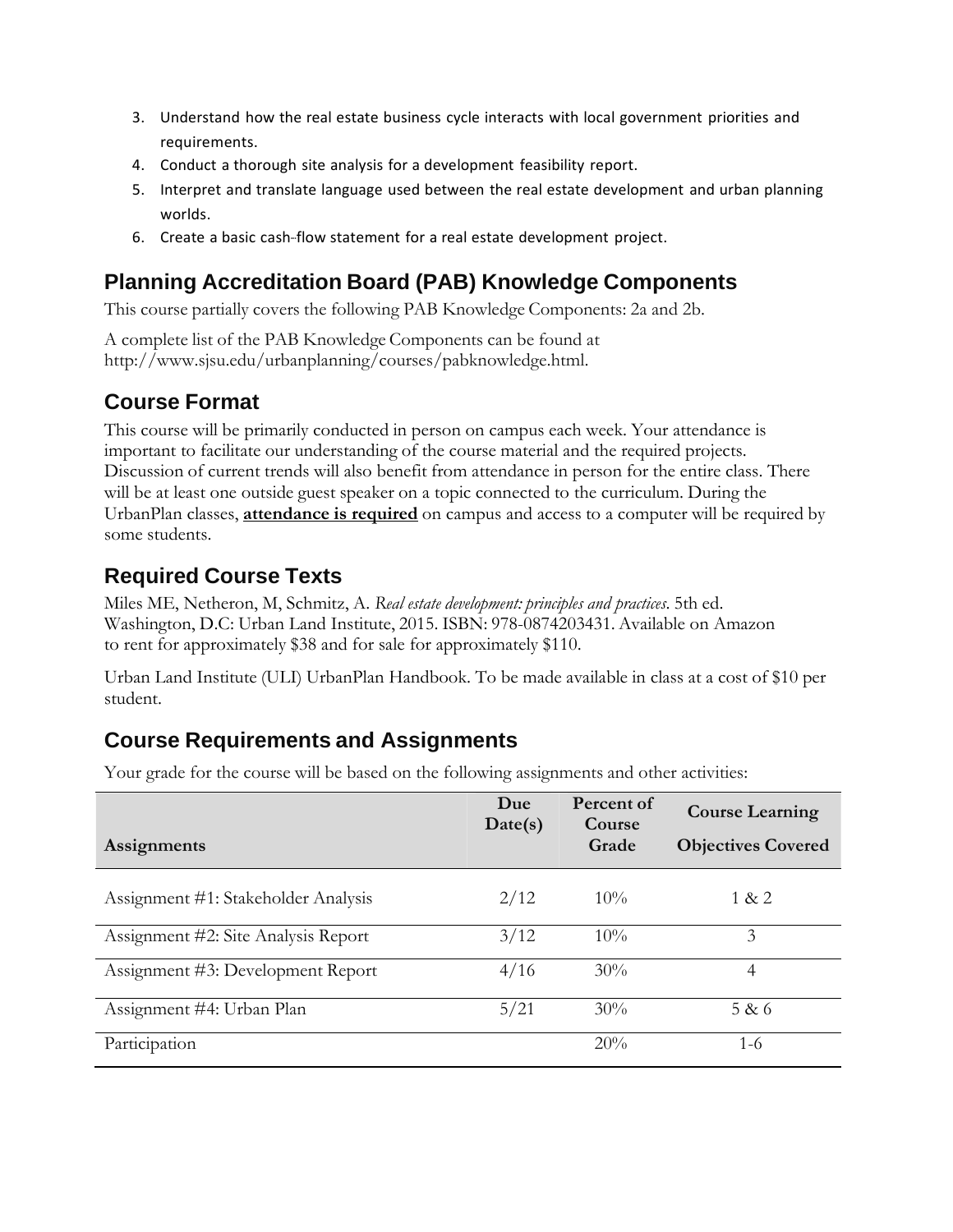### **Participation**

Your participation grade for this course will be based on attendance of in-person sessions, participation in synchronous online sessions, and completion of four "mini assignments."These mini- assignments will not be graded, but will be assigned a complete/incomplete status (see schedule below for details).

### **Assignment 1: Stakeholder Analysis (~1500 words)**

In analyzing a potential development scenario developers should always begin by determining who the stakeholders are and what their levels of relative power and influence appear to be. Your task for this assignment is to simulate the process a developer might go through by creating a 1000-1500 word Stakeholder Report for an actual pending development in the San Francisco Bay Area. Information regarding pending development projects can be acquired in person from local governments, or online from local government websites such as the City of San Jose's website, the City of San Francisco's website (http://www.sfplanning.org/index.aspx?page=2673), (http[s://www.sjpermits.org/permits/\),](http://www.sjpermits.org/permits/)) or the City of Cupertino's website [\(http://www.cupertino.org/index.aspx?page=114\).](http://www.cupertino.org/index.aspx?page=114)) The development project you choose should be a project in the land use approval stage (i.e., a project that is being considered for planning approval by a local government), and should be for new development (not rehabilitation of an existing structure).

Your report should include: (1) a brief description of the development project (including location), (2) a list of the 10 stakeholdersin the project, (3) a thorough description of the 5 most important stakeholders, their relative levels of interest and power, and how their level of power and interest may change over time, and (4) a visual that charts each stakeholder's power, interest, and changing power and interest over time. Your report should conclude with a summary of the opportunities and risks the stakeholders give to the project.

# **Assignment 2: Site Analysis Report (~2500 words)**

This assignment is intended to give you some exposure to how developers and investors assess the feasibility of a site for a particular land use or activity. Using the site of the development project chosen for Assignment 1 as your subject site, you will prepare a Site Analysis Report. Your objective in preparing the report will be to demonstrate how the site in question integrates with its surroundings in order to determine the feasibility and appropriateness of the intended land use or activity. The sources of your information for this assignmentwill be your own observations of the site (preferably, you should walk the site several times, from end to end in different directions to get different perspectives) as well as any information you can obtain through online research. .

To thoroughly characterize the site, your analysis should include information on its physical, biological, and cultural attributes, as well as any supporting maps or graphics, as needed. Your report should follow the basic outline:

- 1. Site Location and Context: provide a brief description of the location and size of the site and a characterization of adjacent uses, including any nearby rail system, bus stops, bicycle paths, walking paths, etc.
- 2. Physical Attributes: describe the physical attributes of the site characterize the site topography, drainage, physical appearance, local and regional climate, etc.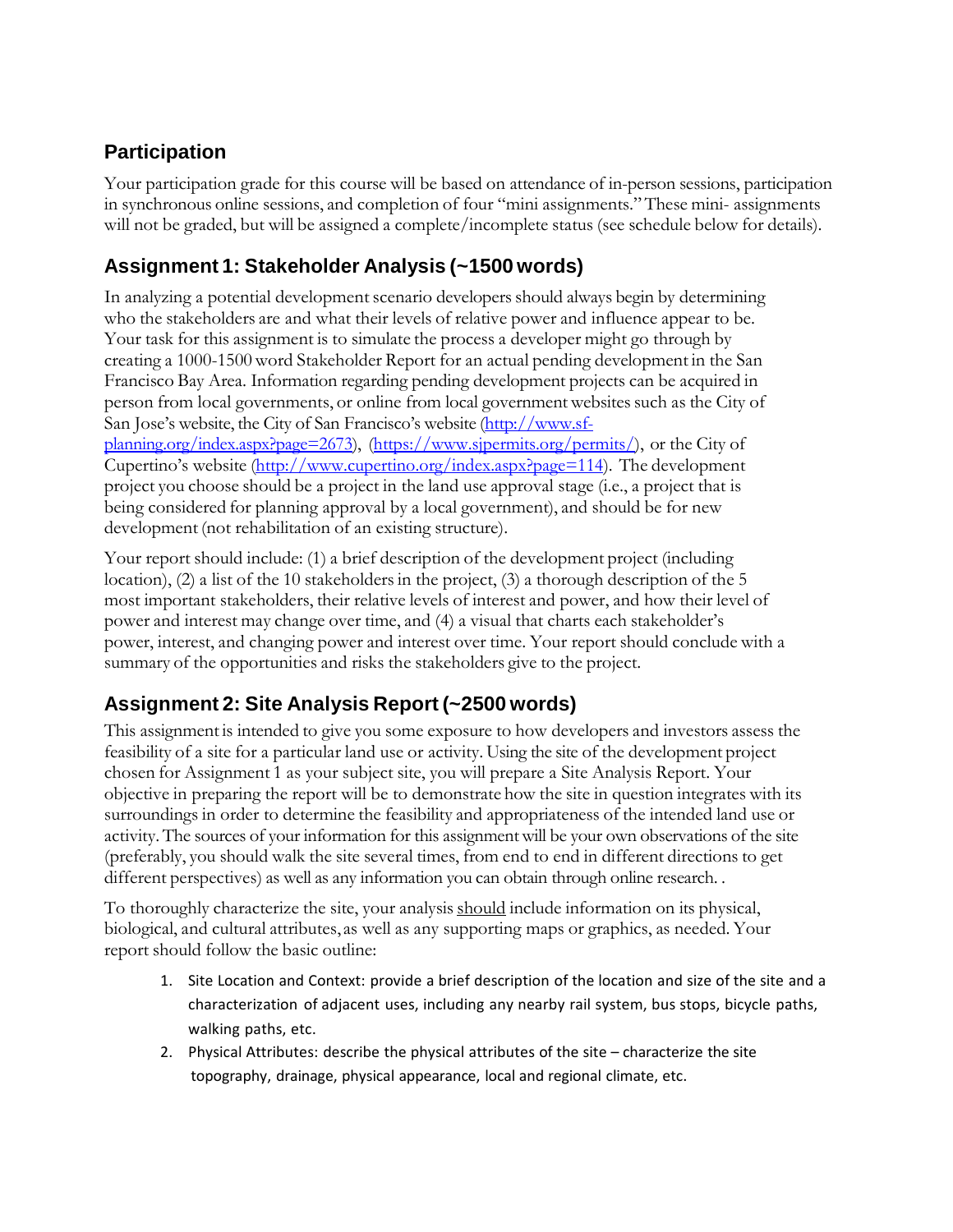- 3. Biological Attributes: describe the biological attributes of the site does the site contain trees or other vegetation, water features such as creeks or wetlands, potential habitat for sensitive wildlife species?
- 4. Cultural Attributes: describe the cultural attributes of the site does it contain historic buildings or other types of cultural resources? Is it representative of any particular time in history or of significance to any particular group of people?
- 5. Summary: discuss which attributes may be of concern for planning approvals, financing, and marketability.

### **Assignment 3: "Back-of-the Envelope" Development Report (~3000 words for URBP 205 students, ~2000 words for URBP 143 students)**

The objective of this assignment is to introduce students to how developers and investors initially examine the feasibility of a potential real estate development.The intuition underlying this static approach is that an investor/developer seeks solvency (breakeven) in the short run and profitability in the long run. For this assignment, students should use the same project you analyzed for Assignments 1 and 2 to prepare a report including the following components:

- 1. A Market Analysis including two components:
	- a. Demand Analysis:
		- i. Discuss the overall US segment performance of the proposed land use, as well as the outlook for the broader San Francisco market relative to its competition in other U.S. cities. What are the demand drivers that are causing the growth of the given real estate submarket(s) in Northern California and the site area in particular?
		- ii. Provide a detailed market analysis of the demand for your proposed development, which should include local cap rates, market prices and rents, and take-up rates. Sources of this data will be discussed in class.
	- b. Supply Analysis:
		- i. Discuss the supply of similar types of existing properties. Is the market underserved? Oversupplied? Explain using current lease and/or sales listings for properties currently on the market.
		- ii. Discuss the supply of forthcoming similar properties in the area of your project.You should research development permit applications for the past year in the city your project is located in, and find those that are most similar to your project.
- 2. A "Back of the Envelope" Pro Forma (a template will be handed out in class), which should include, but is not limited, to the following components:
	- a. A preliminary estimate of the hard and soft costs of the proposed development
		- b. An estimate of the potential NOI, and NOI/Cost ratio
	- b. An estimate of the availability and cost of finance for your development.
	- c. A future stabilized NOI, and future stabilized NOI/Cost ratio (which includes capital expenditures)
	- d. Estimate timeline for project approval, market entry, and sales date.
- 3. Executive Feasibility Summary, which should include:
	- a. A capsulized summary of (1) and (2) above.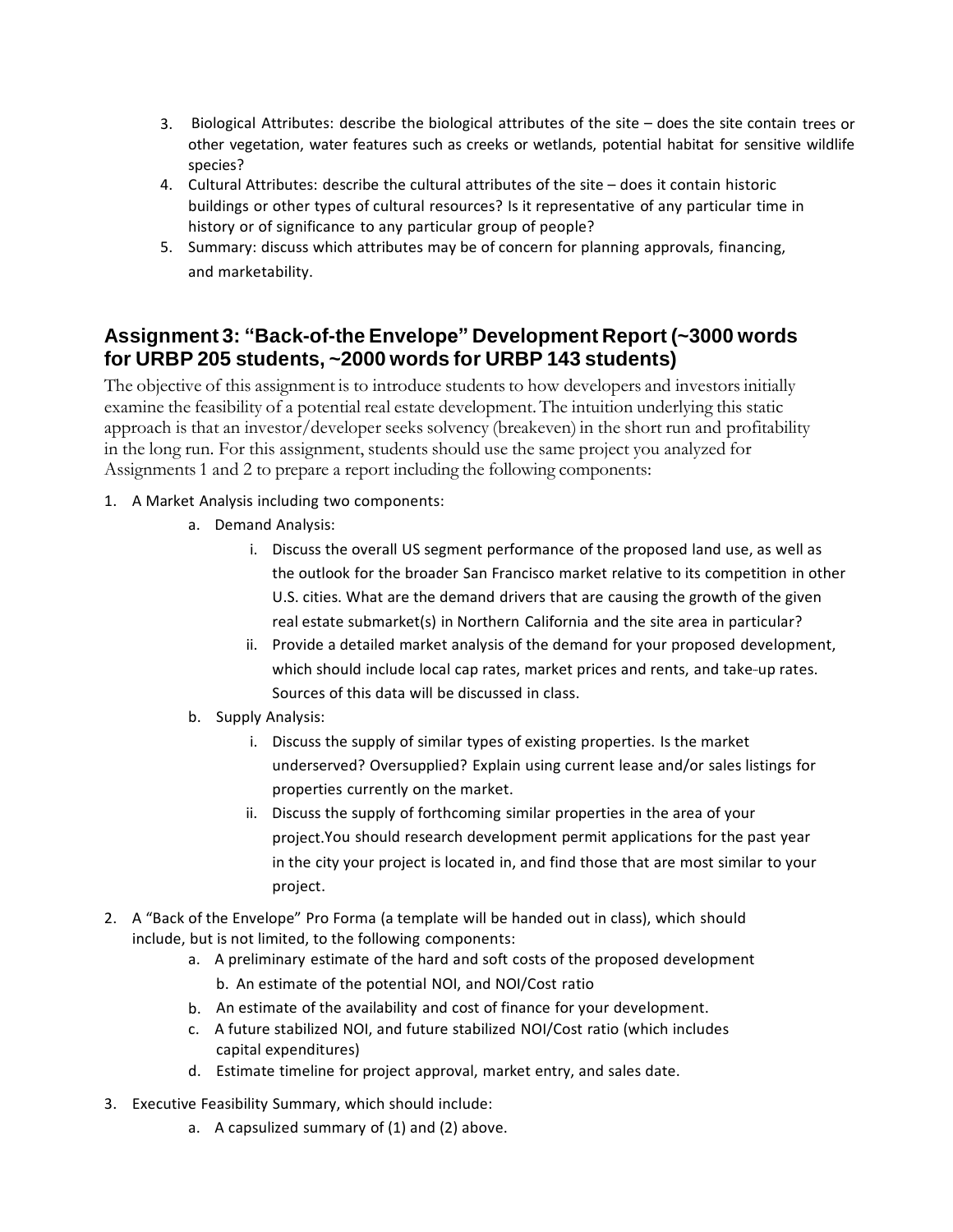- b. A recommendation (supported by the evidence above) of whether the proposed development should proceed.
- c. Recommendations for changes to the proposed development to improve feasibility.

### **Assignment 4: Urban Land Institute Activity - UrbanPlan**

For UrbanPlan, students will form development teams and respond to a "request for proposals" for the redevelopment of a blighted site in a hypothetical community. Each team member assumes one of five roles: finance director, marketing director, city liaison, neighborhood liaison, or site planner. Through these roles, you will develop an awareness of who the stakeholdersin a given development process might be as well as a visceral understanding of the various market and nonmarket forces that affect that process. Ultimately, you must reconcile the often-competing agendas to create a welldesigned, market-responsive, and sustainable project.

For this assignment, teams will address challenging financial, market, social, political, and design issues; develop a pro forma and three-dimensional model of their plan; and present their proposal to a "city council" of ULI members that awards the development contract to the winning team.

To assist student teams in creating a well-designed project, land use professionals who have attended a full day of UrbanPlan volunteer training will come to class at strategic times during the project and will take on the following roles:

- **As "Facilitators,"** through Socratic interaction volunteers challenge the students to think more critically about the UrbanPlan issues and the specific responsibilities of their "role"(finance, market, site planner, city liaison, neighborhood liaison).
- **As "Presenters,"** UP volunteers engage in interactive discussions with students on the member's own project work or specific professional challenges. Through thoughtful questioning, the presenter helps students relate these issues and decisions to struggles the students are experiencing in UrbanPlan.
- **As "City Council,"** UP volunteers hear student presentations, challenge their proposals as would happen in an actual city council hearing, and award the development contract to the winning development team.

Students are expected to attend in person each of the five UrbanPlan sessions. 50% of your grade will be based upon the quality of your group presentation to the UrbanPlan City council, and 50% will be based upon the completion of your UrbanPlan assignments. Further information on these assignmentswill be provided later in the semester.

#### **UrbanPlan Reflection** (Requirement only for URBP 205 Students)

As part of Assignment 4, URBP 205 students should submit a 2000 word reflection on the role of urban planning in the development process. You should reflect on your UrbanPlan experience by writing critically about the role of urban planning in the real estate development process. You should reflect on your observations and experiences in completing UrbanPlan, as well as using scholarly sources to confirm or refute the importance of your observations and experiences. You should address questions such as (but not limited to):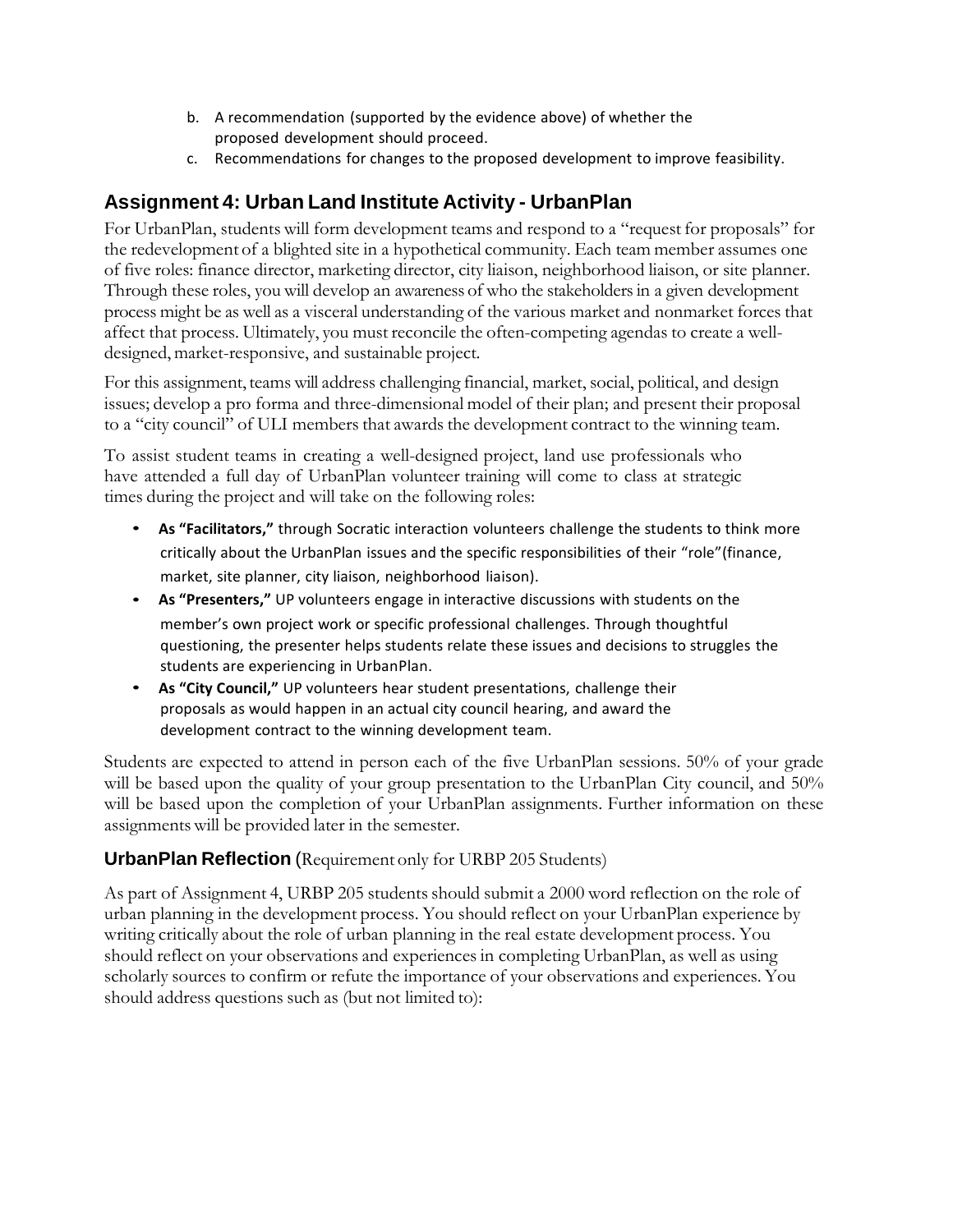- 1. What does the planning system do well in managing the private development process?
- 2. What does the planning system not do well in managing private development?
- 3. What are the areas/issues of contention between planners and developers?
- 4. Does the planning system add value (both privately and publicly) to the development process?
- 5. How can the private development process be improved to yield better project outcomes?
- 6. How can the planning system be improved to yield better development outcomes?

### **Grading Information**

The course grade is based on completion of the four assignments and on a participation component. Assignment 1 is worth 10% (10 points), Assignment 2 is worth 20% (20 points), and Assignments 3 and 4 are worth 30% each (30 points each). There is also a class participation grade that is worth10%. Class participation is worth 10 points. A student's total points earned out of 100 points will be determined and, using the following grading scheme, will be converted into a letter grade:

A+ (96 and above); A (93 to 95); A- (90 to 92); B+ (87 to 89); B (84 to 86); B- (80 to 83); C+ (78 to 79); C (74 to 78); C- (70 to 73); D+ (67 to 69); D (64 to 66); D- (60 to 65); F (below 60)

Further information on how each of the assignments will be graded will be provided.

#### **Other Grading and Assignment Issues**

Google Drive will be utilized for all posting of lecture slides, reading assignments, and a separate account for submission of student work and projects. Late assignments will only be accepted with prior consent of the instructor, and will be down-graded 10% for each day they are late.

### **Course Workload**

Success in this course is based on the expectation that students will spend, for each unit of credit, a minimum of forty-five hours over the length of the course (normally 3 hours per unit per week with 1 of the hours used for lecture) for instruction or preparation/studying or course related activities including but not limited to internships, labs, clinical practice. Other course structures will have equivalent workload expectations as described in the syllabus.

Careful time management will help you keep up with readings and assignments and enable you to be successful in all of your courses. For this class, you will have to undertake additional activities outside the class hours such as visiting your project site. Details on how to complete these activities will be provided during the class lecture on September 2nd.

# **University Policies**

Per University Policy S16-9, university-wide policy information relevant to all courses, such as academic integrity, accommodations, etc. will be available on Office of Graduate and Undergraduate Programs' Syllabus Information web page a[t](http://www.sjsu.edu/gup/syllabusinfo/%E2%80%9D) [http://www.sjsu.edu/gup/syllabusinfo/"](http://www.sjsu.edu/gup/syllabusinfo/%E2%80%9D)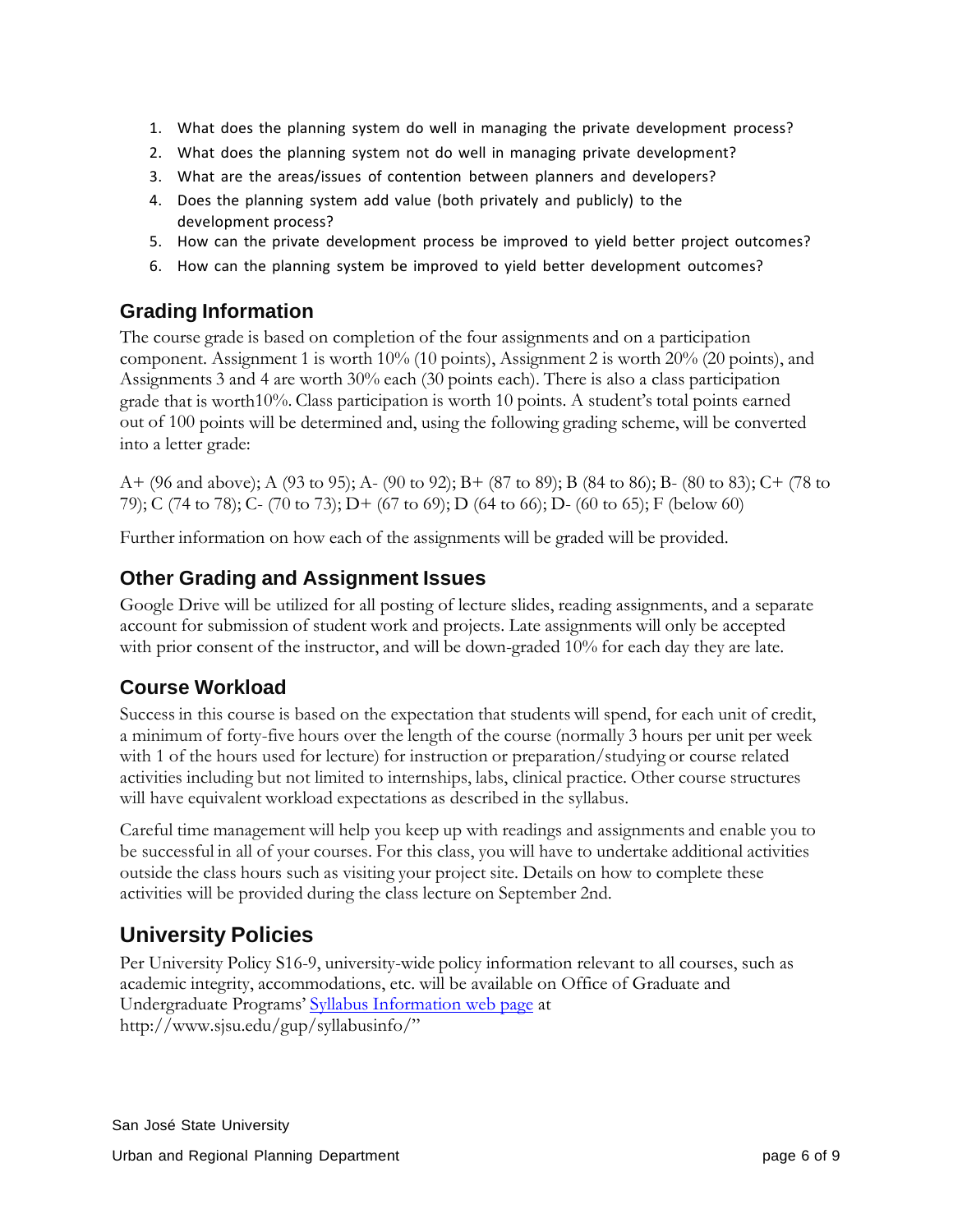# **Plagiarism and Citing Sources Properly**

Plagiarism is the use of someone else's language, images, data, or ideas without proper attribution. It is a very serious offense both in the university and in your professional work. In essence, plagiarism is both theft and lying: you have stolen someone else's ideas, and then lied by implying that they are your own.

#### **Plagiarism will lead to grade penalties and a record filed with the Office of Student Conduct and Ethical Development. In severe cases, students may also fail the course or even be expelled from the university.**

#### **If you are unsure what constitutes plagiarism, it is your responsibility to make sure you clarify the issues before you hand in draft or final work.**

Learning when to cite a source and when not to is an art, not a science. However, here are some common examples of plagiarism that you should be careful to avoid:

Using a sentence (or even a part of a sentence) that someone else wrote without identifying the language as a quote by putting the text in quote marks and referencing the source.

- Paraphrasing somebody else's theory or idea without referencing the source.
- Using a picture or table from a webpage or book without reference the source.
- Using data some other person or organization has collected without referencing the

source. The University of Indiana has developed a very helpful website with concrete examples

#### about

proper paraphrasing and quotation. See in particular the following pages:

- Overview of plagiarism at [www.indiana.edu/~istd/overview.html](http://www.indiana.edu/~istd/overview.html)
- Examples of plagiarism at [www.indiana.edu/~istd/examples.html](http://www.indiana.edu/~istd/examples.html)
- Plagiarism quiz at [www.indiana.edu/~istd/test.html](http://www.indiana.edu/~istd/test.html)

If you still have questions, feel free to talk to me personally. There is nothing wrong with asking for help, whereas even unintentional plagiarism is a serious offense.

### **Citation style**

It is important to properly cite any references you use in your assignments. The Department of Urban and Regional Planning uses Kate Turabian's *A Manual for Writers of Research Papers, Theses, and Dissertations*, 8th edition (University of Chicago Press, 2013, ISBN 780226816388). Copies are available in the SJSU King Library. Additionally, the book is relatively inexpensive, and you may wish to purchase a copy. Please note that Turabian's book describes two systems for referencing materials: (1) "notes" (footnotes or endnotes), plus a corresponding bibliography, and (2) in-text parenthetical references, plus a corresponding reference list. In this class, students may use either system, as long as the chosen method is used consistently throughout a given document.

# **Library Liaison**

The SJSU Library Liaison for the Urban and Regional Planning Department is Ms. Toby Matoush. If you have questions, you can contact her at [toby.matoush@sjsu.edu](mailto:toby.matoush@sjsu.edu) or 408-808-2096.

San José State University

Urban and Regional Planning Department page 7 of 9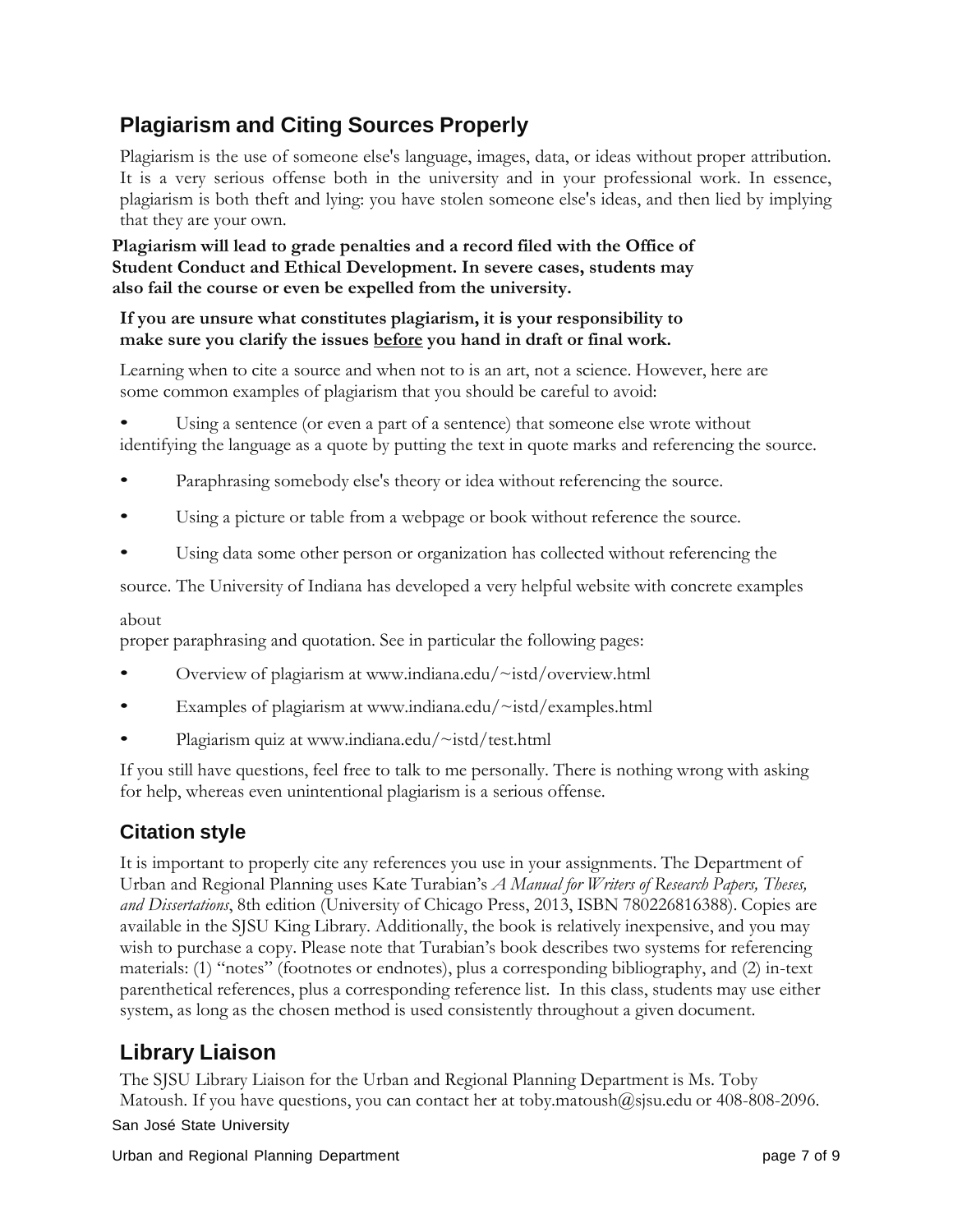# **URBP 205 Spring 2020 COURSE SCHEDULE**

| Week           | Date | Topic                                                  | Reading                                                                                                                                       | Assignments due                                              |
|----------------|------|--------------------------------------------------------|-----------------------------------------------------------------------------------------------------------------------------------------------|--------------------------------------------------------------|
| $\mathbf{1}$   | 1/29 | Introduction                                           | In-person: Review of course<br>syllabus and expectations<br>Defining a developer                                                              |                                                              |
| 2              | 2/5  | Analyzing the<br>Development<br>Process                | In-person: Read Miles<br>Ch. 1 – The Development Process Presentations.<br>Ch. 2 - The Raw Material<br>Ch. 3 – Developers & Their<br>Partners | In class Group                                               |
| 3              | 2/12 | Site Analysis<br><b>Guest Speaker:</b><br>Vince Rivero | In-person: Read Miles<br>Ch. 10 – Inception of an Idea<br>Ch. 12 - Refinement of an Idea<br>Ch. 16 – The Feasibility Study                    | Assignment 1                                                 |
| $\overline{4}$ | 2/19 | Planning<br>Constraints                                | In-person: Read Miles (TBD)                                                                                                                   | In class discussion Group<br>Presentations                   |
| 5              | 2/26 | Economic &<br>Market Analysis                          | <b>NO CLASS</b>                                                                                                                               | Attend City<br>Council/Planning<br><b>Commission Meeting</b> |
| 6              | 3/4  | Guest<br>Speaker:<br>Tom Terrill                       | In-person: Read Miles<br>Ch. 7 – Real Estate Finance –<br>Background                                                                          | 1 page city council<br>synopsis                              |
| 7              | 3/11 | Finance<br>Overview                                    | In-person: Read Miles<br>Ch. 8 - Real Estate Finance -<br>Logic                                                                               | Assignment 2                                                 |
| 8              | 3/18 | <b>Guest Speaker</b><br>Sachneel Patel                 | In-person: - Review of material. None<br>Group Development projects                                                                           |                                                              |
| 9              | 3/25 | <b>Site Visit</b><br>Dan Hudson                        | Urban Plan - Overview/Teams<br>Assigned                                                                                                       | Complete UrbanPlan<br>Exercise 1& 2                          |